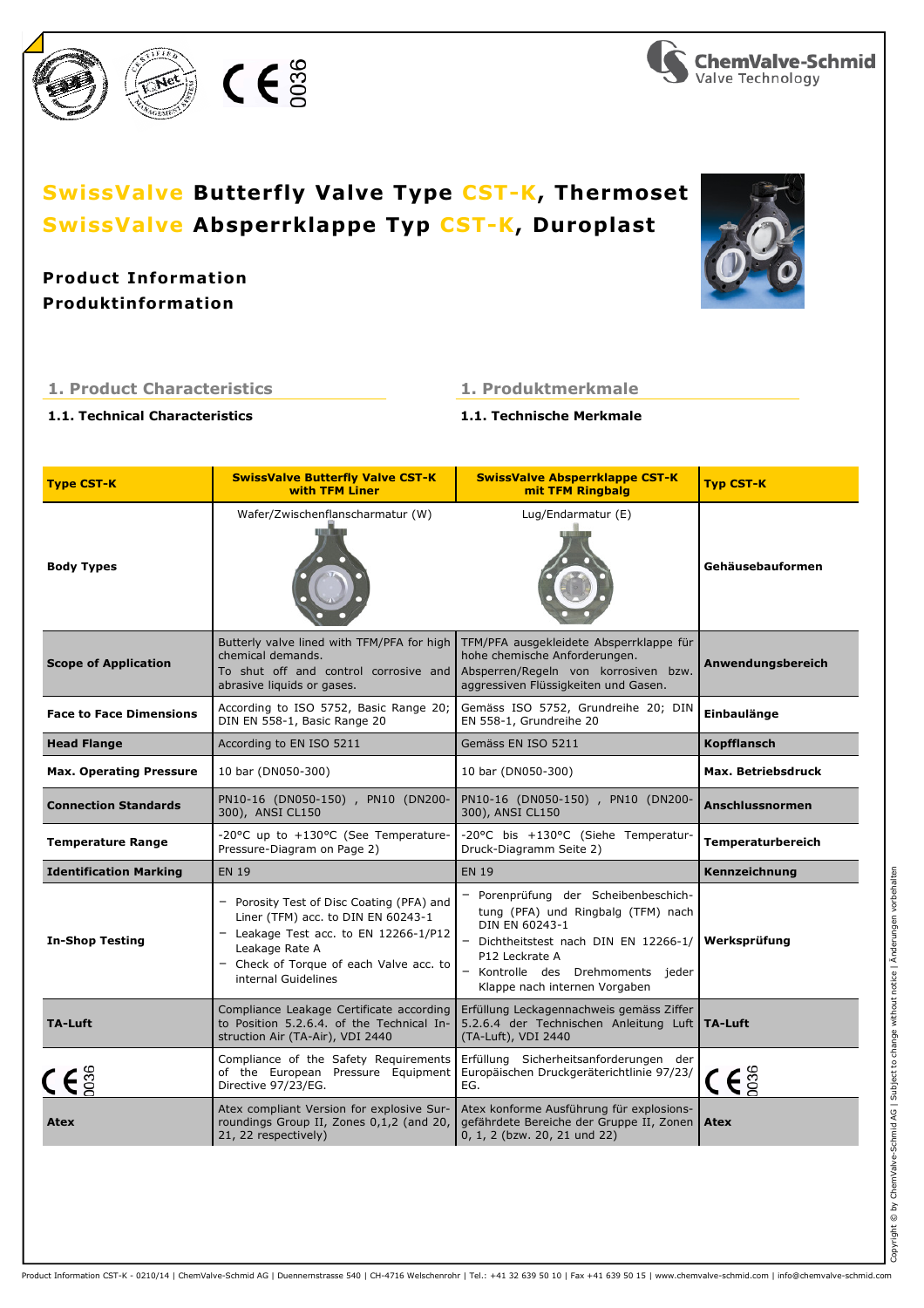

### 1.2. Technical Information 1.2. Technische Daten



Liquid / Flüssigkeiten Gas / Gase  $Kv = Q \sqrt{\frac{\rho}{\Delta p}}$ 

514 \| ∆*p* • *p*2  $Kv = \frac{Q_n}{514} \sqrt{\frac{\rho_n \bullet T}{\Delta p \bullet p}}$  $=\frac{Q_n}{\Gamma} \int \frac{\rho_n}{\rho}$ 

| <b>Description</b>              | <b>Symbol</b>  | Unit/Einheit       | <b>Beschreibung</b>              |
|---------------------------------|----------------|--------------------|----------------------------------|
| <b>Coefficient of Flow Rate</b> | Κv             | $m^3/h$            | <b>Durchflusskoeffizient</b>     |
| <b>Flow</b>                     |                | $m^3/h$            | Volumenstrom                     |
| <b>Flow</b>                     | $Q_n$          | $Nm^3/h$           | Volumenstrom                     |
| <b>Density</b>                  | ρ              | $kq/dm^3$          | <b>Dichte</b>                    |
| <b>Standard Density</b>         | $\rho_n$       | kg/Nm <sup>3</sup> | Normdichte                       |
| <b>Outlet Pressure</b>          | P <sub>2</sub> | bar                | <b>Betriebsdruck nach Klappe</b> |
| <b>Pressure Drop</b>            | Δp             | bar                | <b>Druckverlust</b>              |
| <b>Operating Temperature</b>    |                | °K                 | <b>Betriebstemperatur</b>        |



Durchflusswerte Kv in m<sup>3</sup>/h bei Öffnungswinkel 90° Flow Rate Kv in  $m^3/h$  with Angle of Valve Position 90 $^{\circ}$ 

| Inch             | Kv    | DN  |
|------------------|-------|-----|
| 2"               | 193   | 050 |
| $2\frac{1}{2}$ " | 266   | 065 |
| 3"               | 392   | 080 |
| 4 <sup>''</sup>  | 585   | 100 |
| 5″               | 1'015 | 125 |
| 6"               | 1'495 | 150 |
| 8″               | 3'050 | 200 |
| 10''             | 4'510 | 250 |
| 12"              | 6'500 | 300 |

# 1.3. Advantages of the TFM Liner 1.3. Vorteile des TFM Ringbalgs

TFM is manufactured with PTFE and a 1% fraction of perfluoropropyl vinyl ether (PPVE). While the properties of conventional PTFE (excellent all-around chemical resistance, application in a wide service temperature range and extreme resistance to embrittlement or aging) will be conserved, the additive PPVE leads to a better allocation of the PTFE particles and thus to a higher density of the molecular structure. The following extra advantages are resulting:

|  |  | <b>1.3. VOLTETIE GES TEM RINGBAIGS</b> |
|--|--|----------------------------------------|
|  |  |                                        |

TFM wird aus herkömmlichem PTFE und einem 1% Anteil Perfluoropropyl Vinyl Ether (PPVE) gefertigt. Während die Eigenschafen von konventionellem PTFE (exzellente chemische Resistenz, Einsatz in grossem Temperaturbereich und versprödungs- bzw. alterungsarm, uvm.) gewahrt bleiben, führt der PPVE-Zusatz zu einer besseren Verteilung der PTFE-Partikel und somit insgesamt zu einer dichteren Polymerstruktur. Daraus resultieren folgende zusätzlichen Vorteile:

|    | <b>Advantages of TFM</b><br>compared to ordinary<br><b>PTFE</b>                                                                                                                                      | <b>Vorteile von TFM zu</b><br>herkömmlichem PTFE                                                                                                             |    |  |  |  |  |
|----|------------------------------------------------------------------------------------------------------------------------------------------------------------------------------------------------------|--------------------------------------------------------------------------------------------------------------------------------------------------------------|----|--|--|--|--|
| А. | Cold flow, measured as defor-<br>mation under load, is signifi-<br>cantly lower for TFM than for<br>conventional PTFE: It is about<br>the same value as conventio-<br>nal PTFE with 25% glass fibre. | Signifikant bessere Kaltfluss-<br>eigenschaften (gemessen als<br>Verformung unter Last): Glei-<br>che Kaltflusseigenschaften wie<br>PTFE mit 25% Glasfasern. | А. |  |  |  |  |
| В. | Reduced permeation leads to<br>better barrier properties.                                                                                                                                            | Verminderte Gasdurchlässig-<br>keit bzw. erhöhte Sperreigen-<br>schaften.                                                                                    | В. |  |  |  |  |
|    | The smooth surface provokes<br>only a slight abrasion of the<br>liner and less particles in the<br>medium.                                                                                           | Die glatte Oberfläche provo-<br>ziert geringeren Ringbalgab-<br>rieb und weniger Abriebparti-<br>kel im Medium.                                              | С. |  |  |  |  |

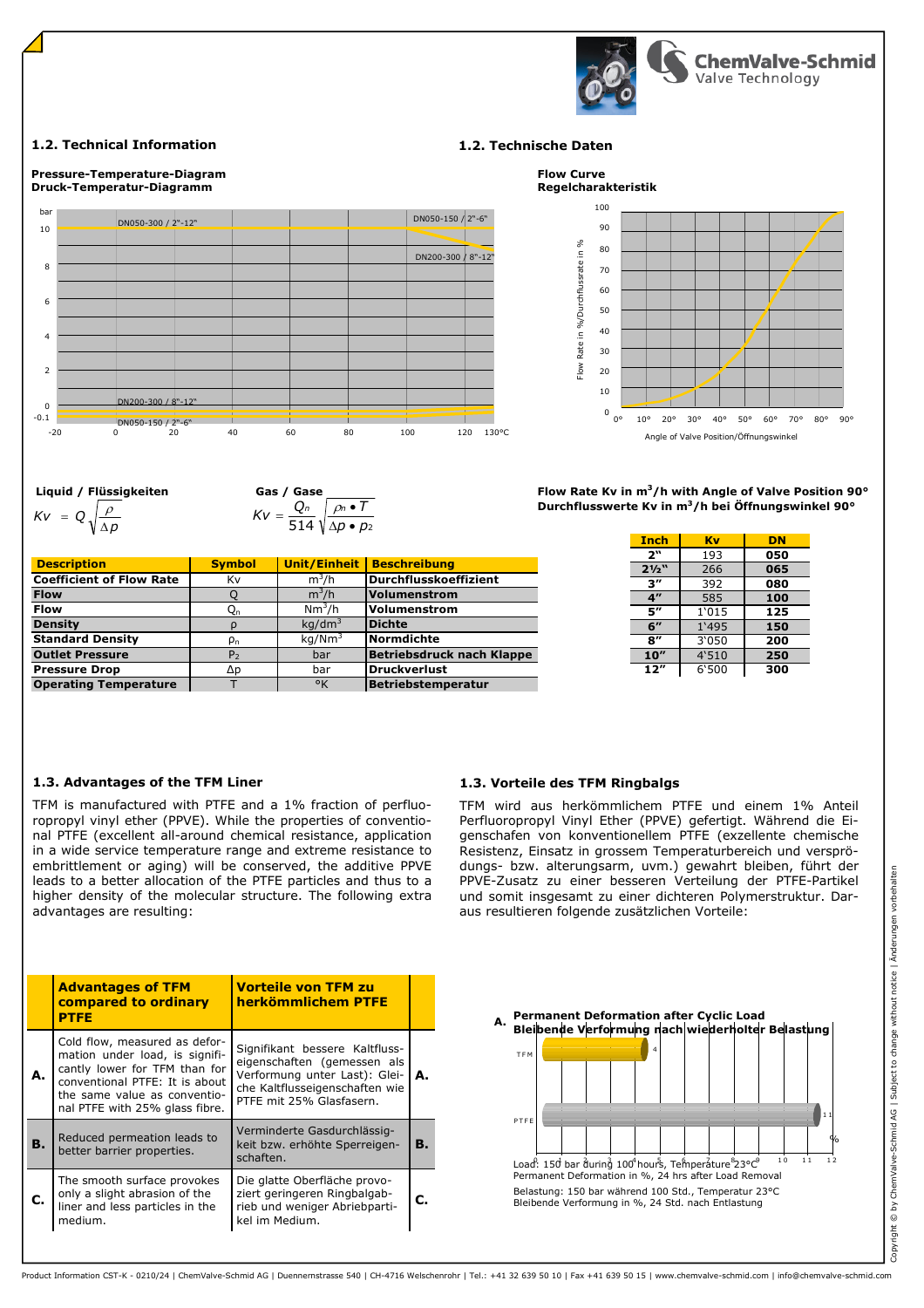

C. Surface Property at 50x Magnification Oberflächenbeschaffenheit in 50-facher Vergrösserung



Die Materialvorteile von TFM wirken sich bezüglich Zuverlässigkeit der Anlage und längerer Lebensdauer der Absperrklappen positiv aus. Gleichzeitig werden Stillstandzeiten und Wartungsaufwendungen minimiert und die Betriebssicherheit erhöht.

### 2. Parts List 2. Stückliste

6 4 0

/m<sup>2</sup> day bar

4 6 0



| <b>Position</b> | <b>Description</b>               | <b>Bezeichnung</b>          | <b>Position</b> |
|-----------------|----------------------------------|-----------------------------|-----------------|
|                 | <b>Disc</b>                      | Klappenscheibe              |                 |
|                 | Liner                            | Ringbalg                    |                 |
|                 | Back-Up                          | Einlage                     |                 |
|                 | Split Body                       | 2-teiliges Gehäuse          |                 |
| 5               | Bearing and Pressure<br>Packages | Lager- und Druck-<br>pakete | 5               |
|                 | Atex Type                        | Atex Ausführung             |                 |

## 3. Dimensions 3. Abmessungen

 $\omega$ 





| <b>Inch</b><br><b>ANSI</b> |    | B | $\mathbf{C}$ | øD | ØE<br><b>DIN</b> | øF.<br><b>DIN</b>                               | øG<br><b>DIN</b> | øE<br><b>ANSI</b> | øF<br><b>ANSI</b>                                  | øG<br><b>ANSI</b> | н   |    | øJ øK |              | <b>GLXM NGOPXY</b> |  |          |           |                 |    |                 | <b>Z</b> ISO kg <sub>w</sub> kg <sub>L</sub>      | DN.<br><b>DIN</b> |
|----------------------------|----|---|--------------|----|------------------|-------------------------------------------------|------------------|-------------------|----------------------------------------------------|-------------------|-----|----|-------|--------------|--------------------|--|----------|-----------|-----------------|----|-----------------|---------------------------------------------------|-------------------|
| 2"                         | 80 |   |              |    |                  | 130 19 102 4x18 4xM16                           | 125              | 4x19              | 4x5/8"-11UNC                                       | 120.6             | 181 | 43 | 70    | 4x9          | 56x3.5 11 14       |  |          | 6         | 31              | 85 | F07 2.1         | 2.6                                               | 50                |
| $2\frac{1}{2}$             |    |   |              |    |                  | 85   146   19   102   8x18   8xM16   145   4x19 |                  |                   | 4x5/8"-11UNC                                       | 139.7             | 200 | 46 | 70    | 4x9          | 56x3.5 11 14       |  |          | 11        |                 |    | 48 106 F07 2.8  |                                                   | 65                |
| $3^{\prime\prime}$         |    |   |              |    |                  | 108 165 19 102 8x18 8xM16 160 4x19              |                  |                   | 4x5/8"-11UNC                                       | 152.4             | 216 | 46 | 70    | 4x9          | 56x3.5 11 14       |  | $\omega$ |           | 63 <sup>1</sup> |    | 122 F07 3.6     | $4.1$ 80                                          |                   |
| $4^{\prime\prime}$         |    |   |              |    |                  | 122 185 25 102 8x18 8xM16 180 8x19              |                  |                   | 8x5/8"-11UNC                                       | 190.5             | 247 | 52 | 70    | 4x9          | $56x3.5$ 14 18     |  |          | $0^{127}$ |                 |    | 90 143 F07 4.9  |                                                   | $5.3$ 100         |
| 6"                         |    |   |              |    |                  |                                                 |                  |                   | 147 217 30 102 8x22 8xM20 240 8x22 8X3/4"-10UNC    | 241.3             | 302 | 56 | 70    | 4x9          | 56x3.5 17 22       |  |          | 47        |                 |    | 137 193 F07 7.5 |                                                   | $8.2$ 150         |
| 8''                        |    |   |              |    |                  | 182 245 26 152 8x22 8xM20 295 8x22              |                  |                   | 8X3/4"-10UNC                                       | 298.4             | 364 | 60 |       | $102$ $4x11$ | $71\times3.5$      |  |          |           |                 |    |                 | 24 19 71 189 251 F10 12.7 12.5 200                |                   |
| $10^{\prime\prime}$        |    |   |              |    |                  |                                                 |                  |                   | 245 270 30 152 12x22 12xM20 350 12x26 12x7/8"-9UNC | 361.9             | 450 |    |       |              | 68 102 4x11 71x3.5 |  |          |           |                 |    |                 | $\frac{1}{28}$ 22 22 92 239 301 F10 21.9 17.3 250 |                   |
| 12"                        |    |   |              |    |                  |                                                 |                  |                   | 283 308 30 152 12x22 12xM20 400 12x26 12x7/8"-9UNC | 431.8             | 524 |    |       |              | 78 102 4x11 71x3.5 |  |          |           |                 |    |                 | 0 28 22 112 290 349 F10 33.2 31.2 300             |                   |



The advantages of TFM has a positive effect on the reliability of the installation and durability of the valve. Furthermore, downtimes and maintenance are minimised while the operating safety

 $210$ 

1 6 0

Gasdurchlässigkeit verschiedener Medien

B. Permeability of Selected Chemicals

 $310$ 

 $\overline{2}$ 

0 1 0 0 2 0 0 3 0 0 4 0 0 5 0 0 6 0 0 cm<sup>3</sup>

Gasdurchlässigkeit von TFM im Vergleich zu herkömmlichen PTFE (Dicke: 1mm) Permeation of TFM compared to conventional PTFE (Thickness. 1mm)

3 2 0

is increased.

S O 2  $(23°C)$ 

 $H C I (54°C)$ 

**TFM PTFE** 

 $C12 (54°)$ 

Wafer/Zwischenflanscharmatur (W) Lug/Endarmatur (E)







### (Double D Dihedron 2"-6"/ Zweiflach DN050-150)



(Square Shaft 8"-12"/ Vierkant DN200-300)

Product Information CST-K - 0210/34 | ChemValve-Schmid AG | Duennernstrasse 540 | CH-4716 Welschenrohr | Tel.: +41 32 639 50 10 | Fax +41 639 50 15 | www.chemvalve-schmid.com | info@chemvalve-schmid.com